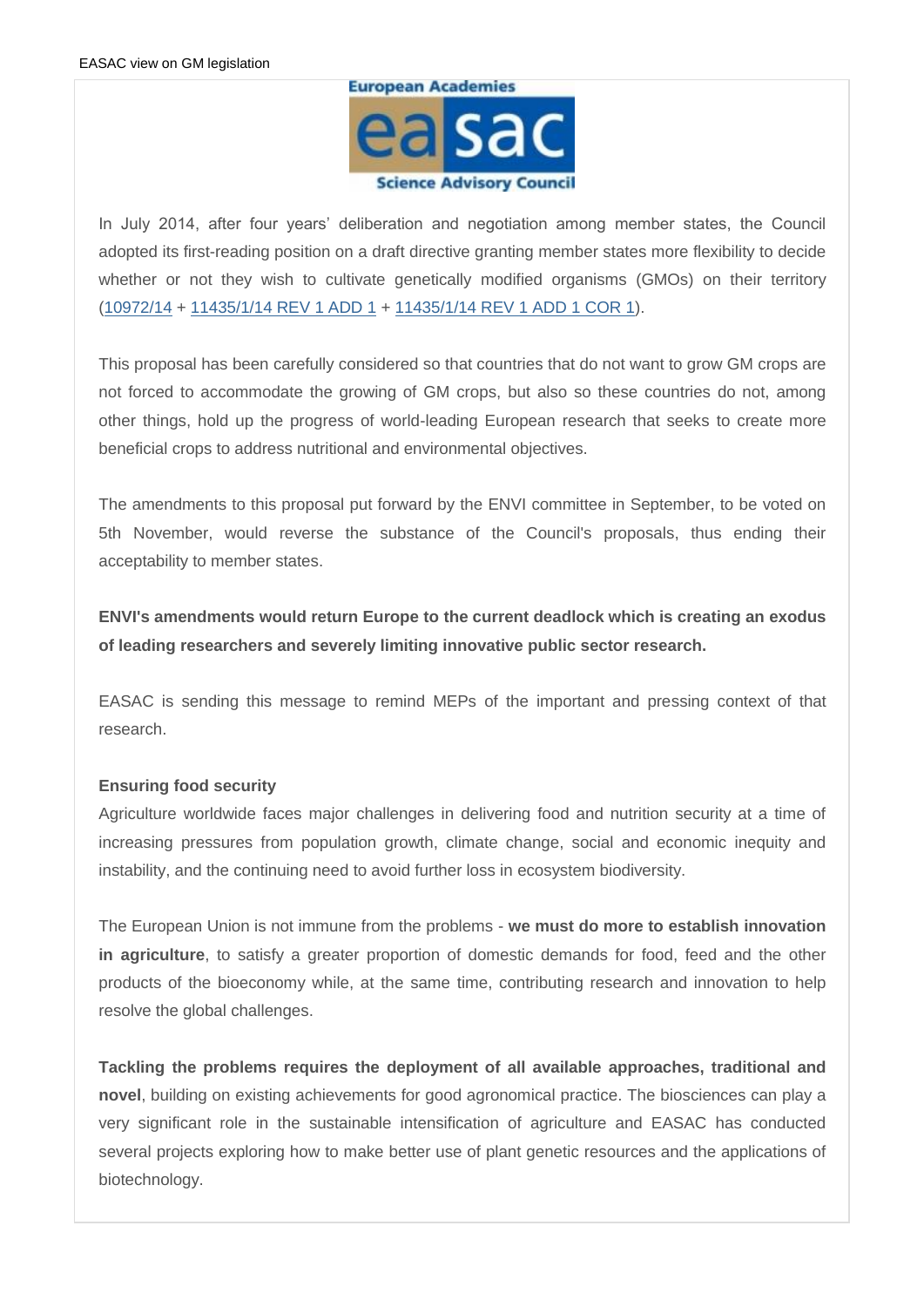Compared with other regions of the world, **the EU has fallen behind in its adoption of crop plant genetic modification** and one of the reasons for this has been the **time-consuming and expensive regulatory framework**, compounded by politicisation of decision-making by Member States. Many in the scientific community are concerned that this situation will worsen.

EASAC's published work on agricultural innovation covers in detail issues for efficient and diversified land use, R&D, regulation (where we make the case for regulating the product, not the technology), and the vital importance of integrating all approaches, based on best science, taking account of the evidence available worldwide.

## **Obstacles to innovation**

If the obstacles to EU agricultural innovation are not reduced, there will be increasingly worrying consequences for:

- 1. **The research community** declining commitment to fundamental plant science and lack of provision for future skills.
- 2. **The diversity of the private sector** discouraging open innovation, smaller companies and the applications of academic research.
- 3. **Future technology development** failing to capitalise on newer breeding techniques now coming into range.
- 4. **The bioeconomy** failing to develop new applications, for example for human health and the production of green chemicals.
- 5. **Facing major environmental challenges** for example those associated with climate change and shifting pest and pathogen populations.
- 6. **Developing countries** who are, in turn, discouraged in their own research and innovation by their perception of attitudes in the EU and concerns about their export markets.

EASAC recognises that many of the issues are controversial and that it is a responsibility of the scientific community to articulate clearly the consequences of research findings and the opportunities for innovation. There is a need to raise public and political awareness of the scientific, environmental, economic and strategic issues, to help support better informed individual choices, political debate and EU priority-setting.

We welcome opportunities to engage with parliamentarians on these matters that are of vital importance to us all.

## **Further information**

An in-depth analysis of these issues can be found in EASAC's reports ['Planting the Future'](http://easac.us7.list-manage2.com/track/click?u=090e4121d924f54a887e93d92&id=957995013c&e=2f33c658c8) and ['Risks to Plant Health'.](http://easac.us7.list-manage.com/track/click?u=090e4121d924f54a887e93d92&id=8ef5fa6c3a&e=2f33c658c8)